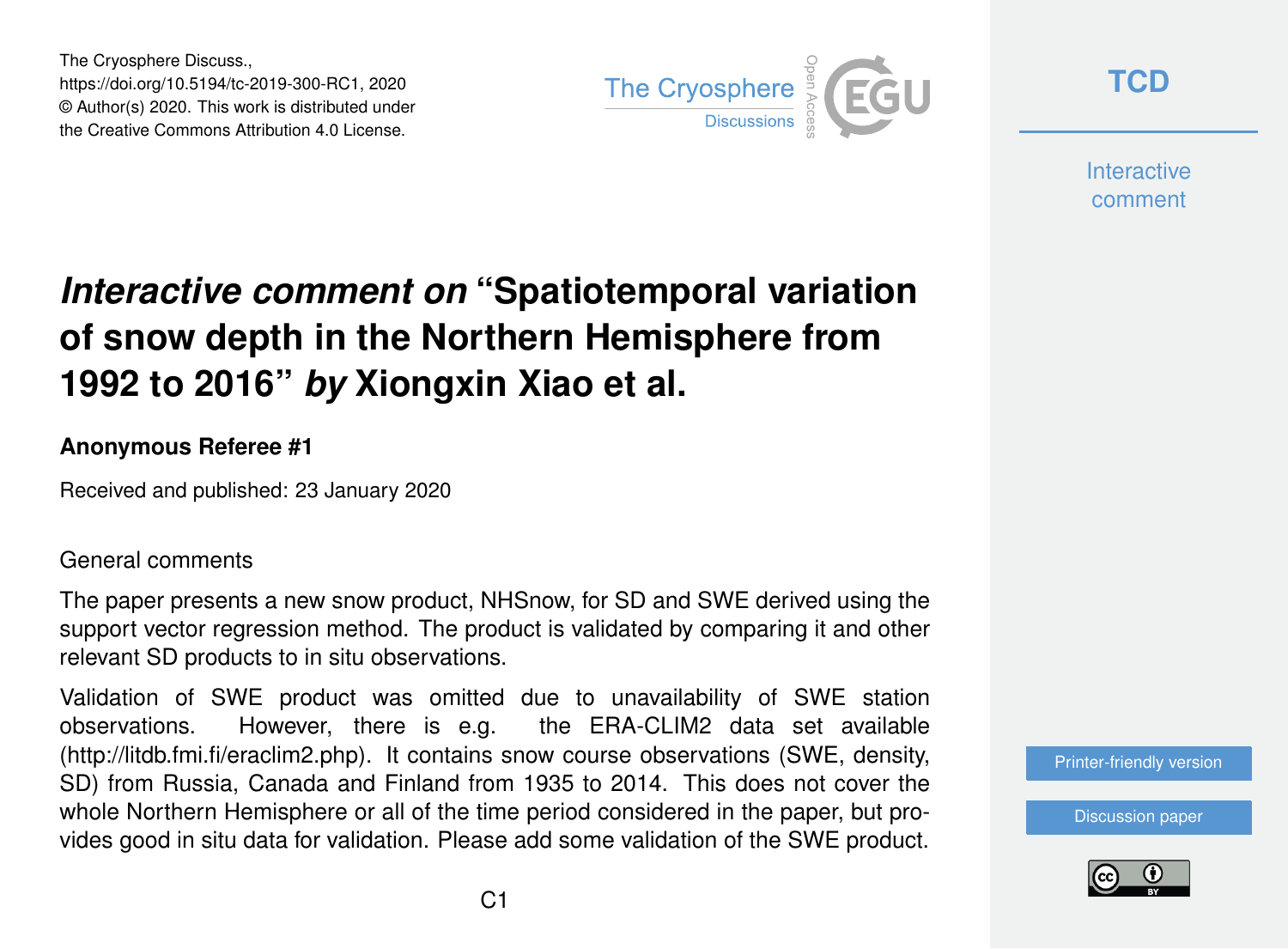All map figures have too small fonts and are illegible. Please increase the font size and colorbars. Now over half of the maps shows regions without snow. Consider polar projection for the maps, this would emphasize the northern snow regions.

Specific comments

p1r18: Specify that the given error estimates are for SD.

p1r21: Specify that 13 % reduction in snow mass is from 1992 to 2016, not yearly.

p6r15-16: If I understand correctly, the data set provides SD and density, and you calculated SWE from these. Then "SWE, which is labelled as SD" is wrong, replace by "We calculated SWE from SD and density".

p6r18: "The time of this reanalysis data with the analysis type used in this study is to maximize the proximity to descending orbit time" is unclear. Please rephrase.

p7r9-14: List the snow properties and other parameters that you actually used, not examples. Also add a short description of SVR, at least I wasn't familiar with this method at all.

p7r20 and p8r6: How was the measured SD upscaled from station scale to satellite scale? How did you actually use measured SD?

p7r20: What does "indirectly considered" mean?

p10r12: Why did you set SD to 5 cm?

p14r5: Weather station information is very sparse in "the polar region and along the coast", and this is also probably the area with the deepest snow cover. Passive microwaves have a saturation point, so they cannot estimate deep snow accurately, and also the distance to in situ stations providing a priori information is greater than elsewhere. Please add some discussion on these points.

p14r13-14: From Figs 5-7 it seems like there are more red points (biggest error) in

**[TCD](https://www.the-cryosphere-discuss.net/)**

**Interactive** comment

[Printer-friendly version](https://www.the-cryosphere-discuss.net/tc-2019-300/tc-2019-300-RC1-print.pdf)

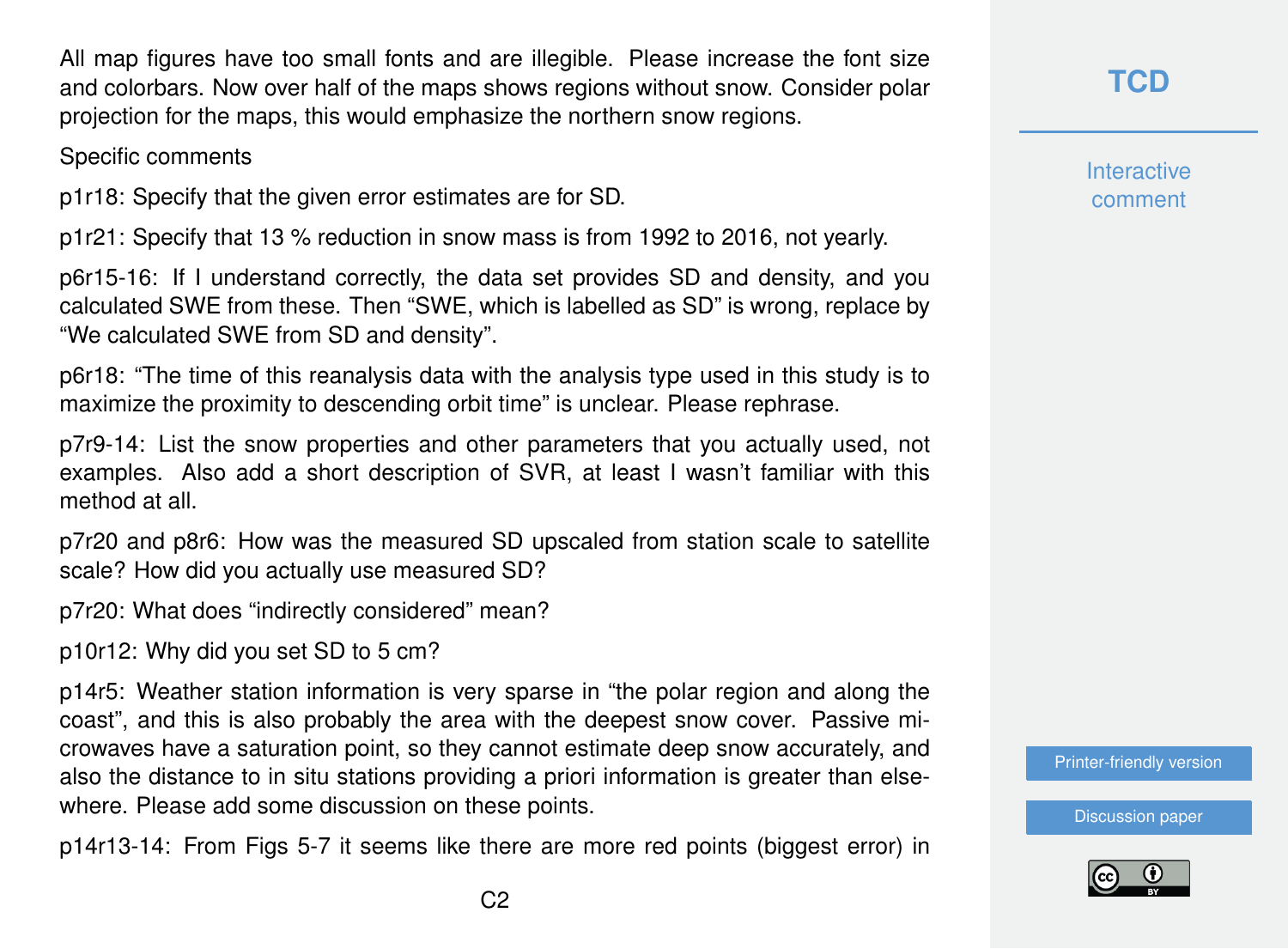NHSnow than in GlobSnow. Still you calculate larger bias and MAE for GlobSnow.

p14r16-17: Your product also uses measured SD. Is it different SD from the one used for validation? Now you claim that only GlobSnow uses the same data in assimilation than what was used in validation.

p15 r1-2: The GlobSnow algorithm and HUT model don't really use "evolution of snow grain size". The measured in situ snow depths are used to retrieve grain size, which is then used as input to the SWE retrieval, but grain size is varied within certain limits in the process. Therefore grain size is varying and not fixed, but I wouldn't call it evolution, as there is no physical snow model driving this change.

p15r10: Insensitivity to high SD is inherent in all algorithms based on attenuation of radiation in a media.

p15r19-21: You could consider fractional land cover, if you want to improve this. The spatial resolution of your land cover data is much better than the resolution of your PM data.

p18r5: If the rate of change is -0.11+/-0.40 cm/year, then your error estimate is so large that the trend could actually be positive. Please comment.

p18 Fig9 and p25 FigB and FigC: Where are the black dots in the figure?

p24 FigA: Use same map projection for all maps. Now only c) is different from all others in the paper. Also use the same color scales in all maps of same figure.

Technical corrections p2r11: "clouds have become" -> clouds are p2r22: SSM/S - > SSM/I p2r26: operated -> operate p4r11: equal-area scale earth -> Equal Area Scalable Earth p4r21: "which was created" -> begins? p7r14: us->is p15r2: Remove "was" p15r14: caused -> cause p18r19: 1996->2016 p19r13: Trends -> Trend p20r3: trends -> trend p20 Table 7: The percentage of Changes -> Percentage change p21r8: As same as  $\rightarrow$  Similar with p21r27: "than that those that"  $\rightarrow$  than those that p23r16: "undergone an 8% and 13% reduction" from 1992 to 2016.

**[TCD](https://www.the-cryosphere-discuss.net/)**

Interactive comment

[Printer-friendly version](https://www.the-cryosphere-discuss.net/tc-2019-300/tc-2019-300-RC1-print.pdf)